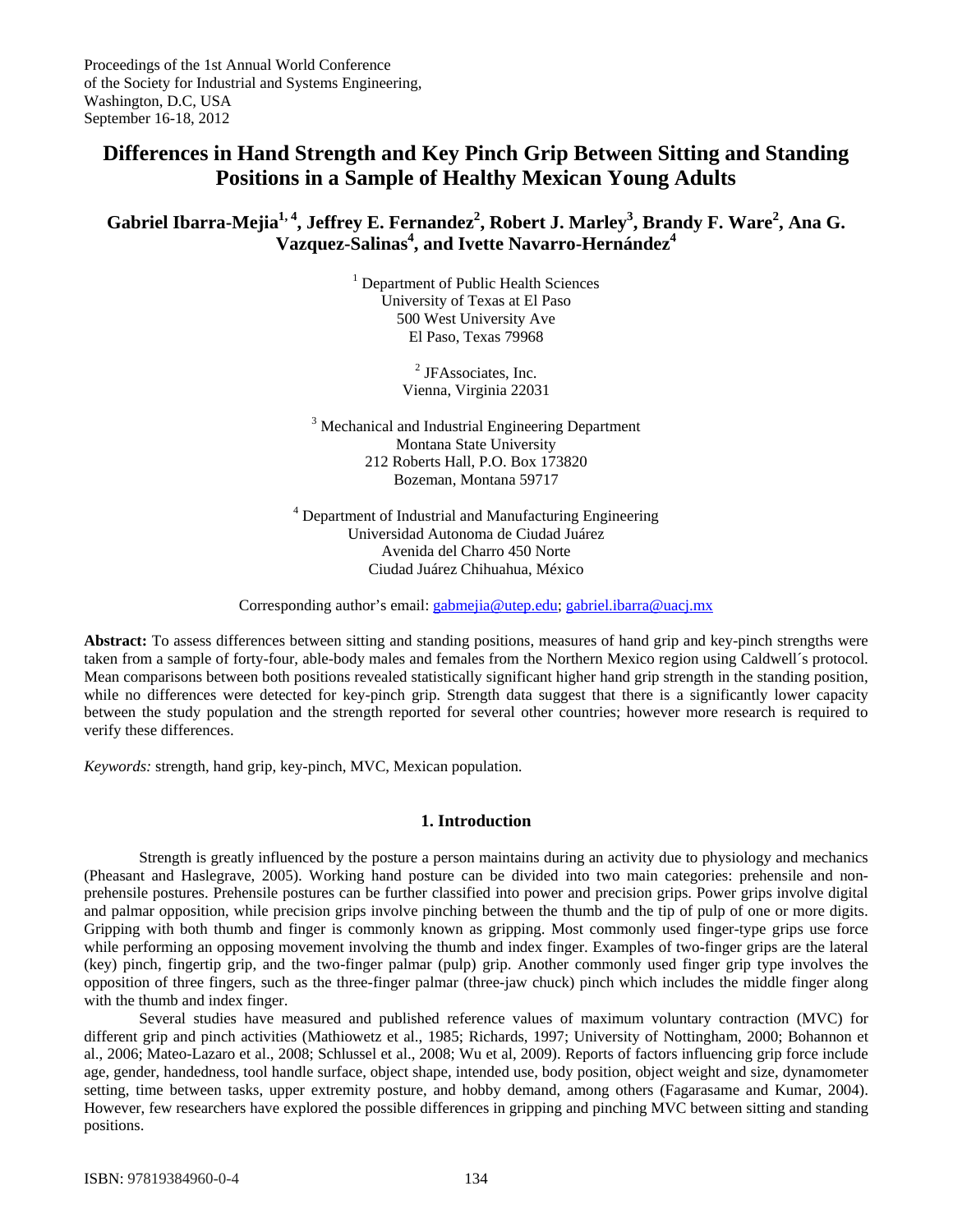Following up on our own previous studies documenting anthropometric and physiological capabilities of Northern Mexican populations, the objective of this study was to determine differences in the MVC for hand grip and key-pinch in neutral sitting and standing postures.

## **2. Methods and Procedures**

Forty-four able-bodied, male and female subjects were recruited from the student population at Northern-Mexico University. The participants ranged in age from 18 to 35 years. Potential subjects were screened to eliminate individuals who had a history of cumulative trauma of the upper extremities. Phalen's test was also administered to confirm absence of current neurological disease at wrist and hand level.

#### **2.1 Instruments**

A self–administered questionnaire was designed and used to collect participant's personal and demographic information. Height and weight anthropometric data were collected using a Detecto® weight balance beam with height rod. Grip measurements were collected using a Jamar® hydraulic grip dynamometer; key pinch strength measurements were collected with a Chattanooga® hydraulic pinch gauge.

#### **2.2 Procedures**

After passing the initial screening, participants were informed of the study objectives and procedures. Participants then read and signed an informed consent. Height and weight were collected with the subjects in minimal clothing. Grip measures in a sitting position were collected while subjects were in a neutral sitting posture. This posture was obtained using an adjustable chair which allowed participants to maintain feet supported and parallel to the floor, knees flexed at  $90^\circ$ , trunk flexed at 90°, shoulders adducted, elbows flexed at 90°, forearms parallel to the floor, and wrist in neutral position. Grip measures in a standing position were collected while subjects were in a neutral standing posture. Neutral standing position was obtained while subjects were standing upright, shoulders adducted, elbows flexed at 90°, forearms parallel to the floor, and wrists in neutral position. To prevent shoulder abduction while measuring, Velcro straps were attached around the subject's waist and tested arm. The Caldwell protocol (Caldwell et al., 1974) was used to determine both peak grip and pinch MVC measures. The subject was asked to squeeze the hand dynamometer or pinch gage slowly, build to his/her maximum, and then hold for three seconds. This measure was repeated twice with a 5-minute rest between measures, the maximum value was recorded for each hand.

#### **2.3 Data analysis**

Descriptive statistics were obtained for all measured data; comparison of grip and pinch MVC measures were conducted between sitting and standing postures applying a t-test at a significance level of 0.05. All statistical analyses were performed using SPSS® v18 software.

#### **3. Results**

The population's mean for several anthropometric and strength variables were compared to previous results in the sitting (Ibarra-Mejia et al., 2009) and standing positions (Ibarra-Mejía, et al., 2010). Simple comparisons showed that although strength measures for this subject population were slightly higher for hand grip strength, and slightly lower for key pinch, there are no noticeable differences in these strengths between studied populations.

Descriptive statistics of demographic data for the study participants were evaluated and are shown in Table 1. Demographic parameters such as age, height, weight, and body mass index (BMI) were significantly different between genders.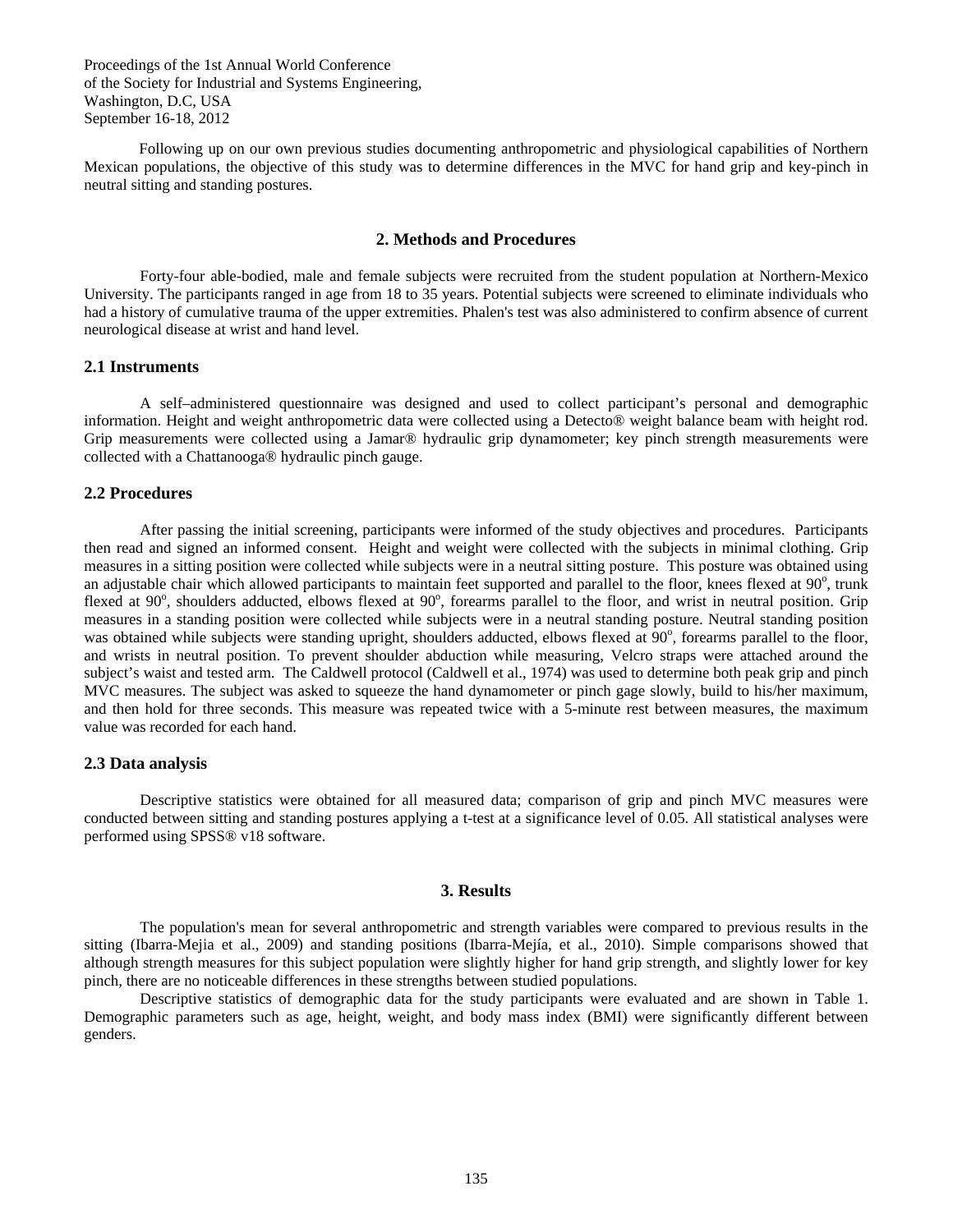|                |                    | Gender          |                 |                |
|----------------|--------------------|-----------------|-----------------|----------------|
| Characteristic |                    | Males           | Females         |                |
|                | $N = 44$           | $n=30$          | $n=14$          | <i>p</i> value |
|                | Mean $\pm$ SD      | $Mean + SD$     | Mean $\pm$ SD   |                |
| Age (years)    | $23 + 3.2$         | $22.33 + 2.25$  | $24.71 + 4.29$  | 0.03           |
| Height (cm)    | $168.98 \pm 20.26$ | $174.23 + 7.83$ | $157.73 + 7.96$ | ${}_{< 0.001}$ |
| Weight $(Kg)$  | $72.19 + 23.09$    | $77.48 + 21.39$ | $60.86 + 12.18$ | ${}_{< 0.001}$ |
| BMI $(Kg/m2)$  | $25.13 \pm 5.86$   | $25.47 + 6.54$  | $24.40 + 4.14$  | ${}_{< 0.001}$ |

Table 1. Pooled and by Gender Characteristics of Participants: Gender, Age, Height, Weight and BMI

## **3.1 Grip Strength Results**

Pooled MVC grip strength data from both gender participants are shown in Table 2. Analysis of these data showed significant differences between MVC grip strength in sitting and standing positions (Table 2). Participants were able to exert an average of 1.18 kg (3.0%) more force with the right hand while in an upright posture as compared to a sitting posture. Participants were able to exert an average of 1.41 kg (3.9%) more force with the left hand while in an upright posture as compared to a sitting posture. For both positions, right hand strength was higher that left hand strength due to majority´s hand dominance.

Table 2. Differences in Pooled Hand (Power) Grip Strengths Participants in Sitting and Standing Positions

| Hand            | Body position                                                                                                                                                                                                                |                            |       |                   |          |       |                |
|-----------------|------------------------------------------------------------------------------------------------------------------------------------------------------------------------------------------------------------------------------|----------------------------|-------|-------------------|----------|-------|----------------|
|                 | Sitting                                                                                                                                                                                                                      |                            |       |                   | Standing |       |                |
|                 |                                                                                                                                                                                                                              | 95% CI                     |       |                   | 95% CI   |       | <i>p</i> value |
|                 | Mean $(Kg)$                                                                                                                                                                                                                  | Lower                      | Upper | Mean $(Kg)$       | Lower    | Upper |                |
| Right hand      | $38.00 \pm 10.52$                                                                                                                                                                                                            | 34.89                      | 41.11 | $39.18 + 10.24$   | 36.16    | 42.21 | $0.026*$       |
| Left hand       | $34.48 \pm 10.44$                                                                                                                                                                                                            | 31.39                      | 37.56 | $35.89 \pm 10.08$ | 32.91    | 38.86 | $0.026*$       |
| 47.11<br>$\sim$ | $1.11$ . The contract of the contract of the contract of the contract of the contract of the contract of the contract of the contract of the contract of the contract of the contract of the contract of the contract of the | $\cdot$ $\sim$<br>$\cdots$ |       | $\Omega$          |          |       |                |

\*Bold characters indicate a statistically significant difference at a value of p=0.05

## **3.2 Key Pinch Strength Results**

 For key pinch strength, pooled data from both genders are shown in Table 3. Evaluation of these data showed no statistically significant differences between sitting or standing posture or right or left hand. The key pinch strength was slightly higher for the right hand in both the sitting and standing posture (Table 3).

|  |  |  | Table 3. Differences in Pooled Key Pinch Strengths Participants in Sitting and Standing Positions |
|--|--|--|---------------------------------------------------------------------------------------------------|
|  |  |  |                                                                                                   |

| Hand       | Body position   |         |       |                 |          |       |                |
|------------|-----------------|---------|-------|-----------------|----------|-------|----------------|
|            |                 | Sitting |       |                 | Standing |       |                |
|            | Mean $(Kg)$ )   | 95% CI  |       |                 | 95% CI   |       | <i>p</i> value |
|            |                 | Lower   | Upper | Mean $(Kg)$     | Lower    | Upper |                |
| Right hand | $2.16 \pm 1.00$ | 1.87    | 2.46  | $2.15 + 1.11$   | 1.82     | 2.48  | 0.86           |
| Left hand  | $.87 \pm 0.91$  | 1.60    | 2.14  | $1.93 \pm 0.88$ | 1.67     | 2.19  | 0.33           |

\*Bold characters indicate a statistically significant difference at a value of p=0.05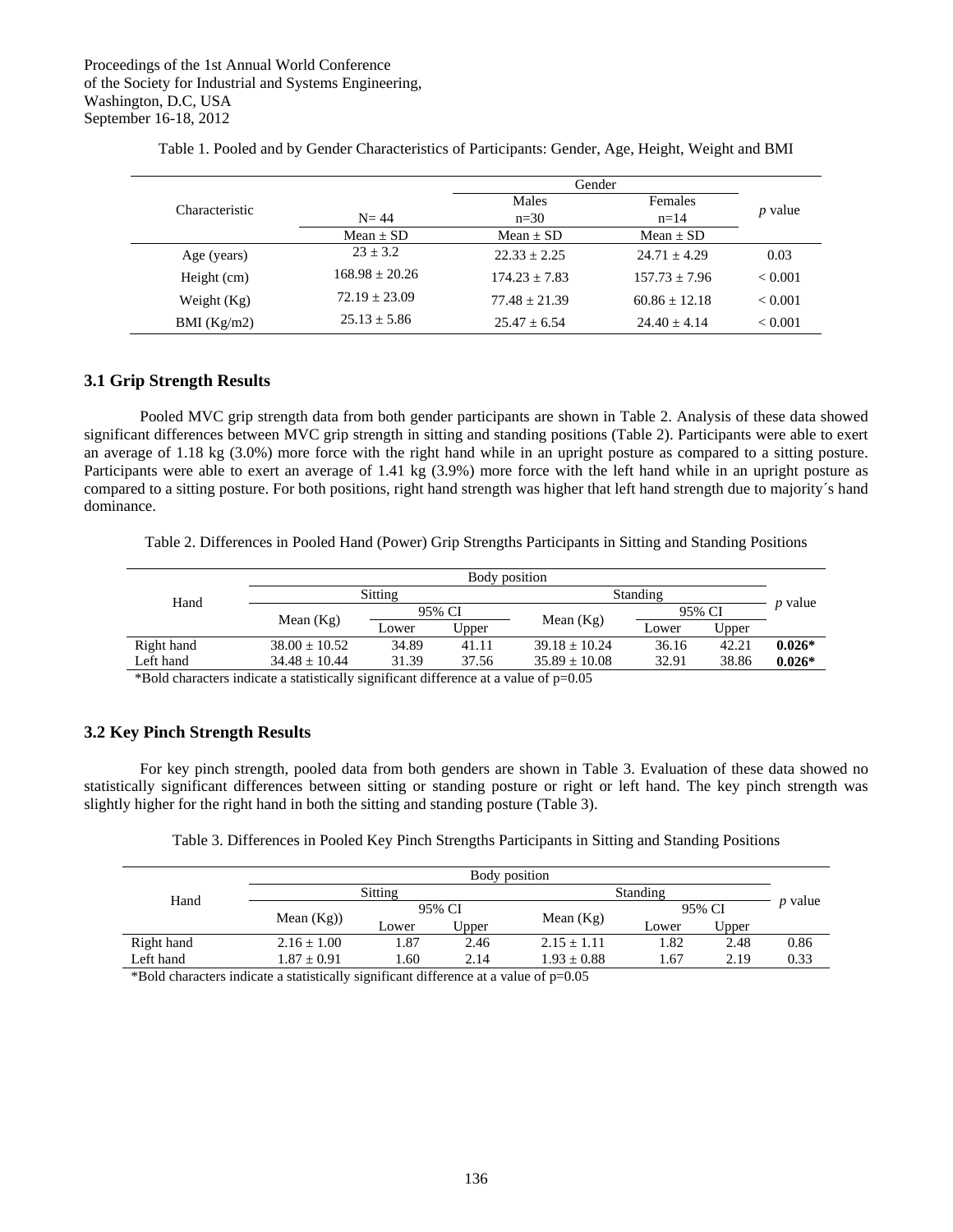### **4. Concluding Remarks**

Grip and key pinch strength were measured in a sample of a Northern Mexican population to assess differences between MVC in neutral sitting and standing postures. For both genders, hand grip strength comparison between sitting and standing positions revealed higher level of voluntary exertion in the standing position that was statistically significant (p<0.05); however, no statistically significant differences were detected for key pinch strength between sitting and standing postures. Several authors have reported lower pinch and grip strength in the sitting position. Palanisami, Narasimhan, and Fernandez (1994) reported a lower pinch strength capability in a sitting posture; lower grip strength results were also previously reported by Catovic, Kosovel, Catovic, and Muftic (1989) when comparing sitting and standing positions in a sample population of dentists.

Few studies have looked into the cause of grip and pinch differences between sitting and standing, thus it remains unclear. Explanation for these differences in strength between sitting and standing have been given by Åstrand and Rodahl (1977), Berger (1982), Lamb (1984) and Boadella, et al. (2005), stating that a sitting position produces a physiological relaxation effect with a lower feedback and muscle recruitment from the lower limbs resulting in an elevated grip strength measured in the standing position as compared with the sitting position; in standing position, overall more muscles of the body are recruited, so the Central Nervous System received greater feedback and can more effectively recruit additional motor units from the muscle fibers of the hand and forearm.

Another explanation was given by Clarke et al., (1991), hypothesizing that the differences were due to mechanical and systemic factors. Citing Breig (1978), Clarke reported that decreases in grip strength may be due to tension in the cervical cord and dura while the body is in a state of thoraco-lumbar flexion, such as the sitting posture.

Both pinch and grip strength measurements in the current study were similar to those from two previous studies conducted by the researchers in different populations from the same region; hence there is the possibility to combine data. When compared to other populations, these strength data suggest there is a significantly lower capacity between the study population and several others reported for the United States (Mathiowetz et al., 1985; Richards, 1997), England (University of Nottingham, 2000), Brazil (Schlussel et al., 2008), Bohannon's metanalysis (Bohannon et al., 2006), and Taiwan females (Wu et al., 2009). Since the number of participants in this study is relatively small, future research should be conducted to verify these population differences.

#### **5. References**

Åstrand, P. O. and Rodahl, K. (1977). *Textbook of work physiology (2nd ed)*. New York: McGraw Hill.

Berger, R.A. (1982). *Applied Exercise Physiology*. Philadelphia: Lea and Febiger.

- Boadella, J.M., Kuijer, P. P., Sluiter, J.K., and Frings-Dresen, M.H. (2005). Effect of self-selected handgrip position on maximal handgrip strength. *Arch Phys Med Rehabil*, 2005; 86(2): 328-331.
- Bohannon, R. W., Peolsson, A., Massy-Westropp, N., Desrosiers, J., and Bear-Lehman, J. (2006). Reference values for adult grip strength measured with a Jamar dynamometer: a descriptive meta-analysis. *Physiotherapy*, 2006; 92: 11-15.
- Breig, A. (1978). *Adverse mechanical tension in the central nervous system*. Stockholm: Almqvist and Wiksell.
- Caldwell, L.S, Chaffin, D. B., Dukes-Dobos, F.N., Kroemer, K.H.E, Laubach, L. L., Snook, S.H., and Wasserman, D.E. (1974). A proposed standard procedure for static muscle strength testing, *American Industrial Hygiene Association Journal*, 1974; 35: 201-206.
- Catovic , A., Kosovel , Z., Catovic, E., and Muftic, O. (1989). A comparative investigation of the influence of certain arm positions on hand pinch grips in the standing and sitting positions of dentists. *Applied Ergonomics*, 1989; 20(2): 109-114.

Clarke, M.R., Robertson, J. C., Gillies, J.H., and Ellis, R.M. (1991). Effect of body posture and time on grip strength in patients with cervical spondylosis. *Clinical Biomechanics*, 1(6):123-126.

Fagarasame, M. and Kumar, S. (2004). *Hand Strength. In Muscle Strength (Ed. S. Kumar)*. Boca Raton, Florida: CRC Press.

- Ibarra-Mejía, G., Fernandez, J.E., Ware, B.F., Mital, A., Marley, R.J., Gomez-Bul, K.G., and Salinas-López, I..N. (2011). Power and pinch grip assessment in a group of healthy Mexican workers. Proceedings of the 15th Annual International Conference on Industrial Engineering Theory, Applications and Practice, 506-511, 2010.
- Ibarra-Mejia, G., Muñoz, G. E., Najera, M., Lopez-Jimenez S., Fernandez, J.E., Marley, R.J., and Noriega, S.A. (2009) Power and pinch grip assessment in a group of healthy Mexican Young adults. Proceedings of the XXI<sup>st</sup> Annual International Occupational Ergonomics and Safety Conference, 129-125, 2009.
- Lamb, D.R. (1984). *Physiology of exercise responses and adaptations (2nd ed)*. New York: MacMillan.
- Mateo-Lázaro, M. L., Penacho-Lázaro M. A., Berisa-Losantos F., and Plaza-Bayo, A. (2008). Nuevas tablas de fuerza de la mano para población adulta de Teruel. *Nutr Hosp*, 2008; 23(1): 35-40.